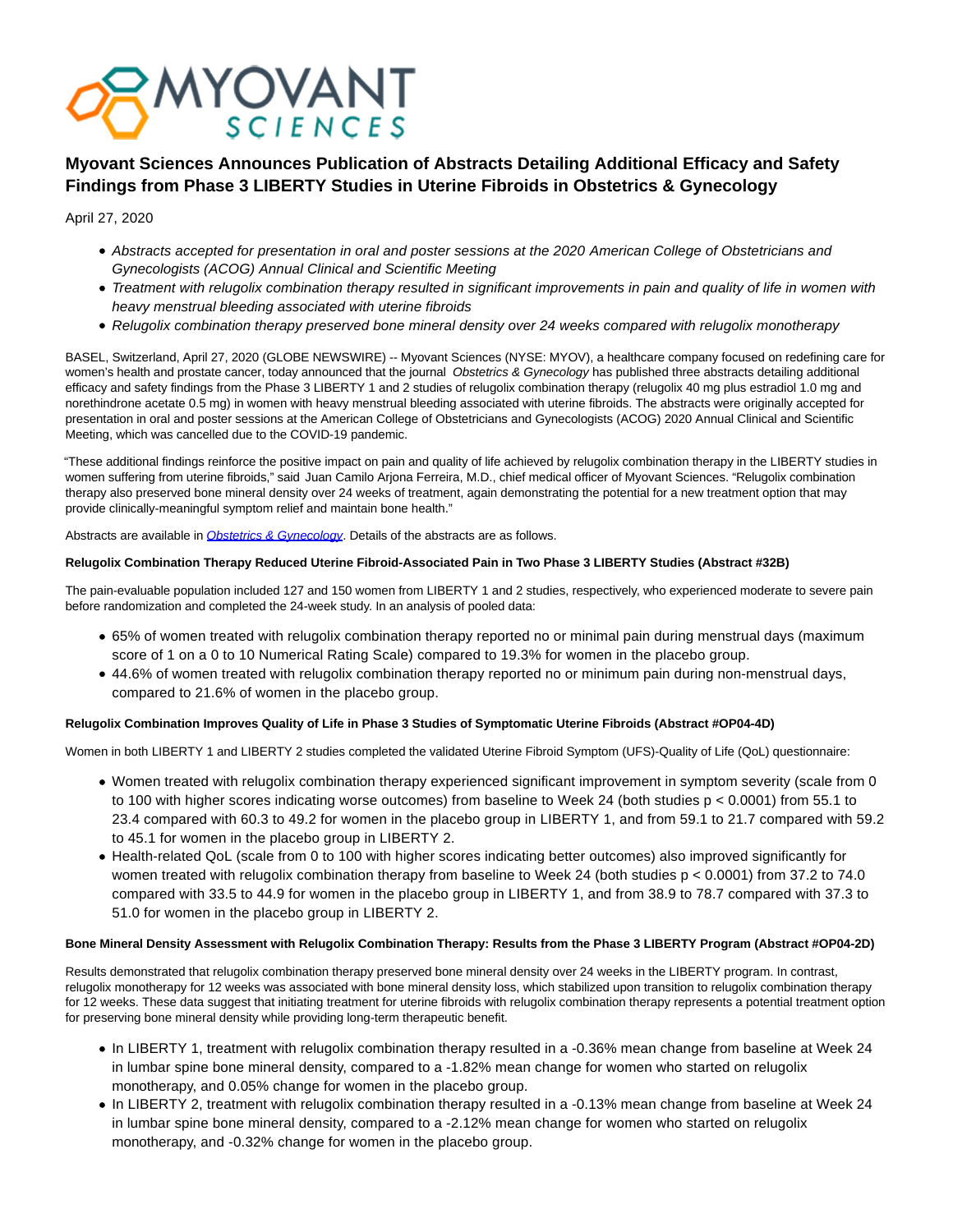#### **About the Phase 3 LIBERTY Program in Uterine Fibroids**

Myovant's Phase 3 clinical program for uterine fibroids consisted of two multinational, replicate pivotal clinical studies (LIBERTY 1 and LIBERTY 2) of relugolix combination therapy (relugolix 40 mg plus estradiol 1.0 mg and norethindrone acetate 0.5 mg) in women with heavy menstrual bleeding associated with uterine fibroids. Women received treatment either with relugolix combination therapy for 24 weeks, relugolix 40 mg once daily monotherapy for 12 weeks followed by relugolix combination therapy once daily for an additional 12 weeks, or placebo once daily for 24 weeks. Eligible women who completed the LIBERTY 1 or LIBERTY 2 studies were offered the opportunity to enroll in an active treatment extension study in which all women received relugolix combination therapy for an additional 28-week period for a total treatment period of 52 weeks, designed to evaluate the safety and sustained efficacy of longer-term treatment. Upon completion of this 52-week total treatment period, eligible women could elect to participate in a second 52-week randomized withdrawal study designed to provide two-year safety and efficacy data on relugolix combination therapy and to evaluate the need for maintenance therapy.

#### **About Uterine Fibroids**

Affecting over 25% of women of reproductive age, uterine fibroids are noncancerous tumors that develop in or on the muscular walls of the uterus and are among the most common reproductive tract tumors in women. In addition to an individual's genetic predisposition, estrogens are well known to play an important role in the regulation of fibroid growth.

Although uterine fibroids are benign tumors, they can cause debilitating symptoms such as heavy menstrual bleeding (frequently resulting in anemia and fatigue), pain (including painful periods, abdominal pain, painful intercourse, backache), increased abdominal girth and bloating, urinary frequency or retention, constipation, pregnancy loss, and, in some cases, infertility. These symptoms can also lead to loss of productivity at work, limitations in normal activities of daily living, and social embarrassment.

#### **About Relugolix**

Relugolix is a once-daily, oral gonadotropin-releasing hormone (GnRH) receptor antagonist that reduces ovarian estradiol production, a hormone known to stimulate the growth of uterine fibroids and endometriosis, and testicular testosterone production, a hormone known to stimulate the growth of prostate cancer. Myovant is developing a relugolix combination tablet (relugolix 40 mg, estradiol 1.0 mg, and norethindrone acetate 0.5 mg) for women with uterine fibroids and for women with endometriosis. Myovant is also developing a relugolix monotherapy tablet (120 mg once daily) for men with advanced prostate cancer.

#### **About Myovant Sciences**

Myovant Sciences aspires to be the leading healthcare company focused on redefining care for women's health and prostate cancer. The company's lead product candidate is relugolix, a once-daily, oral GnRH receptor antagonist. The company has three late-stage clinical programs for relugolix in uterine fibroids, endometriosis, and prostate cancer. The company is also developing MVT-602, an oligopeptide kisspeptin-1 receptor agonist, that has completed a Phase 2a study for the treatment of female infertility as part of assisted reproduction. Takeda Pharmaceuticals International AG, a subsidiary of Takeda Pharmaceutical Company Limited, the originator of relugolix, previously granted the company a worldwide license to develop and commercialize relugolix (excluding Japan and certain other Asian countries) and an exclusive license to develop and commercialize MVT-602 in all countries worldwide. Sumitovant Biopharma, Ltd., a wholly owned subsidiary of Sumitomo Dainippon Pharma Co., Ltd., is the majority shareholder of Myovant. For more information, please visit the company's website at [www.myovant.com.](https://www.globenewswire.com/Tracker?data=4yn9rjF7idBWwDlJ2KdOoDLceodjw5xKclKlRr_K255nQBvzD7AgWoFIvVqPsB6WgGriACG7uv4XNEzQ3d8Vqw==) Follow [@Myovant o](https://www.globenewswire.com/Tracker?data=TLA9AISN2SYYXwm8HHNLs2g7FnSP70zIP9EuRsIODkiOhkn8JjK9tpSXU7MCQQS3zsMASrdSYQjjaWQaVaEIZA==)n Twitter an[d LinkedIn.](https://www.globenewswire.com/Tracker?data=ULNESPL4NWsjovI7fK48BwP205O41Y-k0veT-w1f_XGTugrCsEuKOHiiGCS26KagnqqT4foL5Grd63l0I4oa9pUgC_k8txrFctB40ynvZLk=)

# **Forward-Looking Statements**

This press-release contains forward-looking statements within the meaning of the Private Securities Litigation Reform Act of 1995. Forward-looking statements include all statements regarding Myovant Sciences' intent, belief, or expectations regarding future events or results and can be identified by words such as "anticipate," "aspire," "believe," "can," "continue," "could," "estimate," "expect," "intend," "likely," "may," "might," "objective," "ongoing," "plan," "potential," "predict," "project," "should," "to be," "will," "would," or the negative or plural of these words or other similar expressions or variations, although not all forward-looking statements contain these identifying words. In this press release, forward-looking statements include, but are not limited to, statements and quotes regarding Myovant Sciences' aspirations to be the leading healthcare company focused on redefining care for women's health and prostate cancer ; characterizations and quotes regarding the LIBERTY studies, including the positive impact on pain and quality of life achieved by relugolix combination therapy in the LIBERTY studies and the preservation of bone mineral density over 24 weeks of treatment; and the potential for a new treatment option that may provide clinically-meaningful symptom relief and maintain bone health. Myovant Sciences' forwardlooking statements are based on management's current expectations and beliefs and are subject to a number of risks, uncertainties, assumptions and other factors known and unknown that could cause actual results and the timing of certain events to differ materially from future results expressed or implied by the forward-looking statements. Myovant Sciences cannot assure you that the events and circumstances reflected in the forward-looking statements will be achieved or occur and actual results could differ materially from those expressed or implied by these forward-looking statements. Factors that could materially affect Myovant Sciences' operations and future prospects or which could cause actual results to differ materially from expectations include, but are not limited to the risks and uncertainties listed in Myovant Sciences' filings with the United States Securities and Exchange Commission (SEC), including under the heading "Risk Factors" in Myovant Sciences' Quarterly Report on Form 10-Q filed on February 10, 2020, as such risk factors may be amended, supplemented or superseded from time to time. These risks are not exhaustive. New risk factors emerge from time to time and it is not possible for Myovant Sciences' management to predict all risk factors, nor can Myovant Sciences assess the impact of all factors on its business or the extent to which any factor, or combination of factors, may cause actual results to differ materially from those contained in any forward-looking statements. You should not place undue reliance on the forward-looking statements in this press release, which speak only as of the date hereof, and, except as required by law, Myovant Sciences undertakes no obligation to update these forward-looking statements to reflect events or circumstances after the date of such statements.

# **Investor Contact:**

Frank Karbe President, Chief Financial Officer Myovant Sciences, Inc. [investors@myovant.com](https://www.globenewswire.com/Tracker?data=5XSpGcbgR73u5BtoJAw1liBRIAz4ub8868eEk0nRZKyHxL-ZB2iimQrhlHN78VDZnskVm3tgGUWGUjTerllWAgZ6qLE44YmeAGrh3yflFxg=)

**Media Contact:** Albert Liao Director, Corporate Communications Myovant Sciences, Inc. [media@myovant.com](https://www.globenewswire.com/Tracker?data=BSOUPooROdXVuExznRr2DoaSHhPeIH8I77vuf_-U5G07JDjYMwwJbGEV7B8JfFK2w67ylF3ISG07Bbq0U8lLsg==)